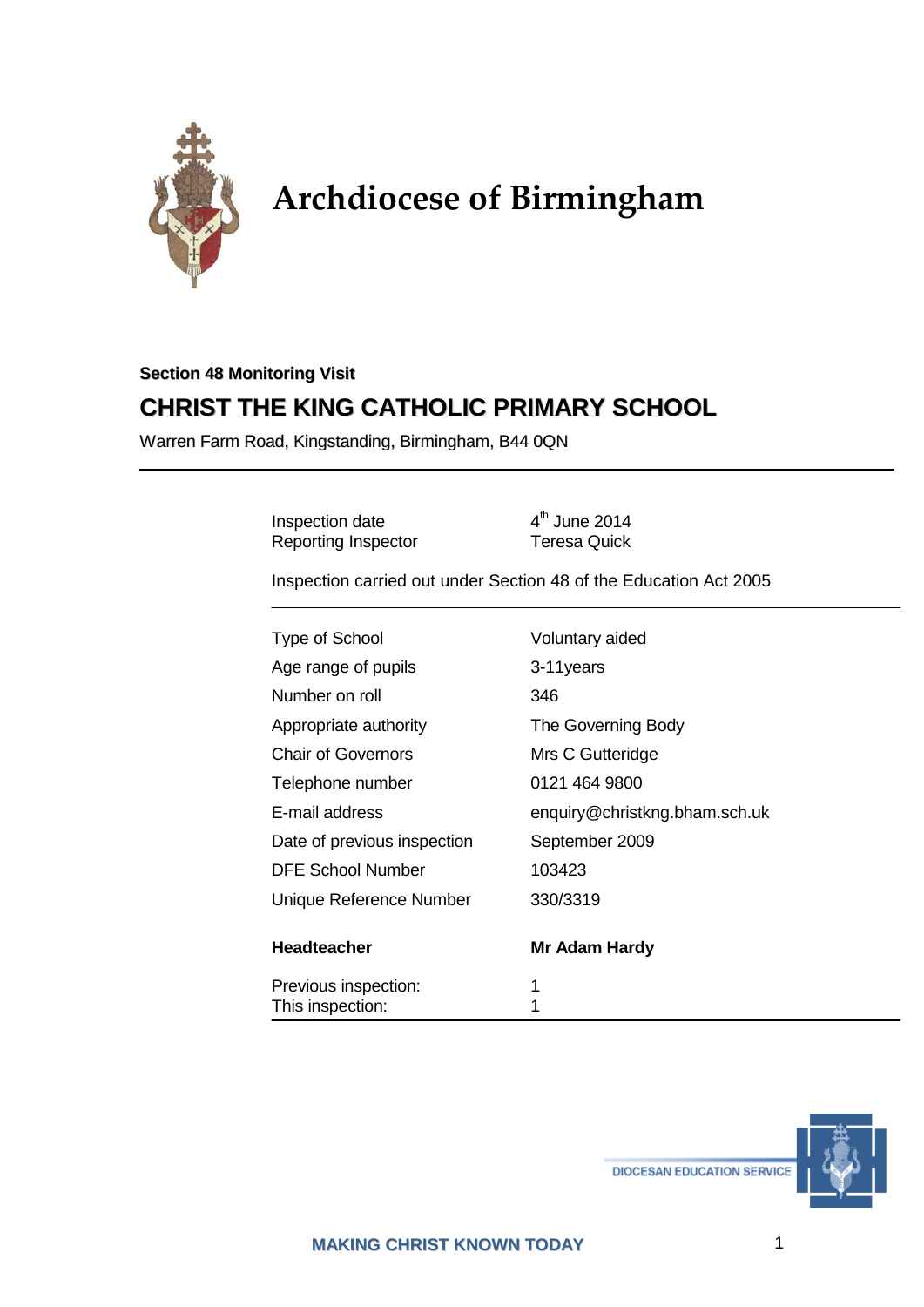**Diocesan Education Service**

Diocesan Education Service, June 6<sup>th</sup> 2014 **Don Bosco House**, Coventry Road, Coleshill, B46 3EA

Mr Adam Hardy Christ the King Catholic Primary School Warren Farm Road Kingstanding Birmingham B44 0QN

Dear Mr Hardy

### **Section 48 Monitoring inspection: 5th June 2014**

Thank you for the welcome you, your staff and pupils gave me when I inspected your school on 5<sup>th</sup> June and for the information you provided both before and during the inspection. I am grateful for the time given by all including the chair of governors and parish priest in speaking with me.

The inspection was a "light touch" monitoring inspection because your school was judged at the last section 48 inspection to be an outstanding school and because it is now five years or more since you last received a diocesan inspection.

The purpose of the inspection was to assess the quality of the school's self-evaluation and improvement planning for Catholic life and religious education. In order to make this judgement I attended a whole school Mass, a child-led prayer service, read school documents, including a summative self-evaluation, interviewed senior leaders, the chair of governors, the parish priest, the subject leader for RE, and pupils from Years 2 and 6. I was accompanied on a learning walk. I observed parts of 6 lessons over 3 year groups with members of the school's leadership team, and looked at a sample of pupils' written work. In addition, I gathered evidence of some of the outstanding practice in the school as part of a diocesan wide survey of good practice in Catholic life and religious education.

#### **Catholic Life**

The self evaluation of the quality of the Catholic life and collective worship is accurate and based on reliable and effective processes that are in place and embedded. The outstanding Catholic life comes from the deeply held faith commitment in the leadership of the headteacher, governors, subject leader and senior management team and to the ideals they hold for a Catholic school. The Catholic mission embodied in the school's mission statement is central to the outstanding development of pupils' spiritual, moral, and vocational understanding "Through Faith and Education, Christ the King School seeks "fullness of life" for all members of the school community". The strong and dedicated Catholic leadership ensures that all staff and pupils share and help promote the Catholic ethos. This has been achieved by example and with the appointment of almost all teachers being Catholic and with a very high percentage having the CCRS or equivalent. The school rightly judges its Catholic life to be outstanding. The judgement is reliably based on effective monitoring and evaluation processes which involve all stakeholders. There are a range of monitoring activities involving governors, staff, parents and pupils that relate specifically to Catholic life provision and outcomes. There are systems in place to enable pupils, parents, all staff and governors to regularly feed their views into this monitoring and evaluation system. The link governor provides feedback and submits a clear, detailed written report to the full governing body following his half termly monitoring visits with the RE co-ordinator. This report includes the actions agreed with the subject leader with a time commitment for improving child led prayer, vocational development and assessments. It is as a result of all these findings that an accurate knowledge of the school's strengths and areas for development is formulated. A real strength of the school is its prayer life, from the inspiring staff prayers to the well developed child led prayer and the spirituality felt in the most beautiful Mass richly enhanced by the singing. The development of Catholic life is a complete team effort but led by an experienced capable subject leader working in collaboration with the headteacher. There are close links with local Catholic schools; the secondary school with close chaplaincy links and of the primary schools St Margaret Mary Catholic primary school in particular with which they share planning, systematic monitoring and prayer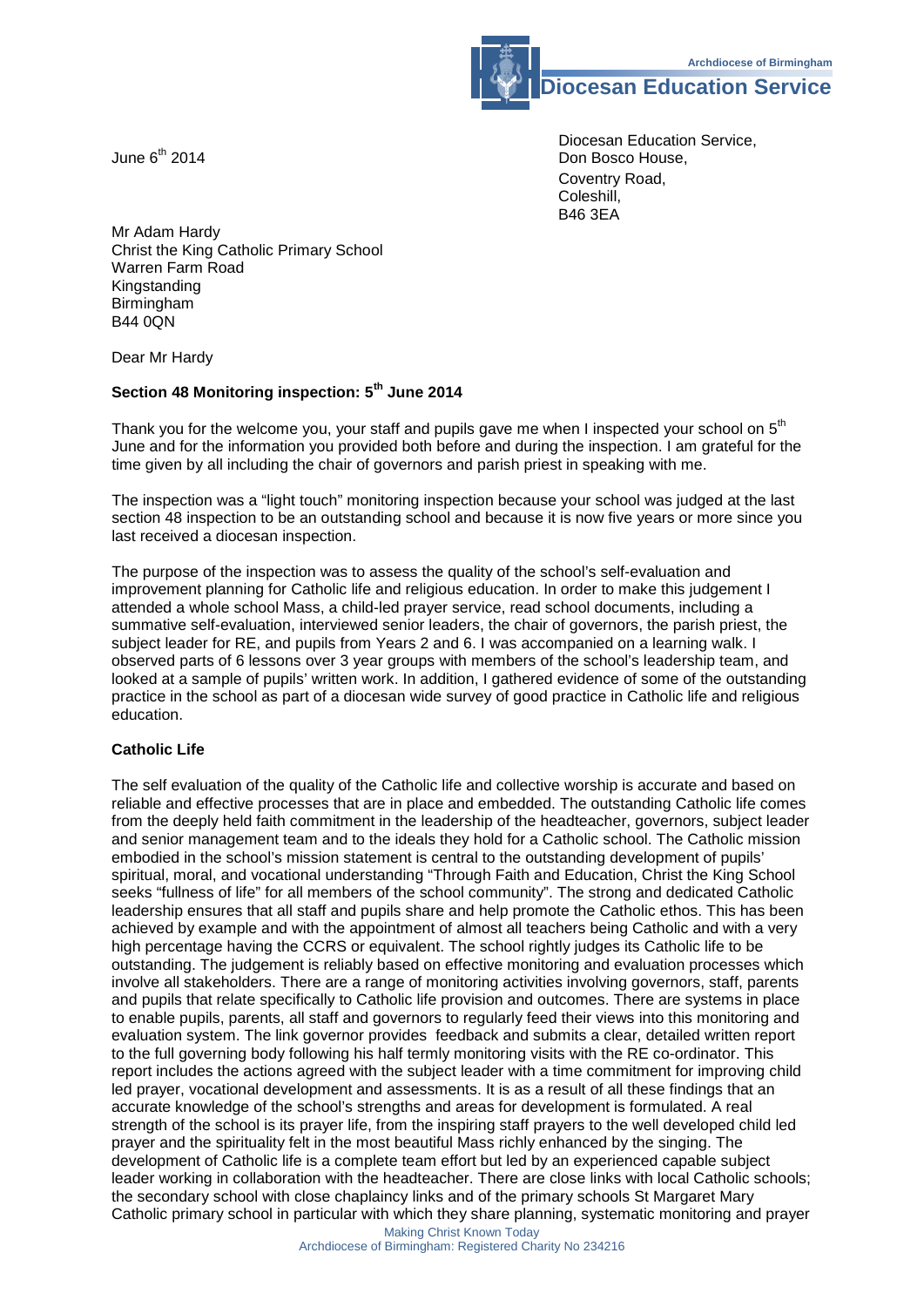## **Diocesan Education Service**

services. They have a collective action plan and share a joint priority on their school improvement plan. Pupils of both schools have worked together to organise joint themed prayer services. There is evidence of differing and regular audits of Catholic life, the ethos of the school and spirituality, together with their links with the parish and the wider community. These are analysed and shared with staff. The outcomes feed into the action plan to support the school's continuous development and improvement of Catholic life. Pupils and staff benefit from retreats and special themed activities. The school correctly aims to embed the partnership with other schools and to continue to build upon practice of pupils sharing prayer with their peers.

All teaching staff have Catholic life as part of their performance management. They actively participate and engage in the Catholic life of the school. Staff regularly check and assess pupils' participation and response to the Catholic life and collective worship. There is sound evidence on which to base the judgement that both are outstanding. It is clear from the pupils' response to collective worship that differing styles of prayer are well embedded. Child led prayer with pupils confident to engage in open prayer are excellent features. These child led prayer services are supported by interesting class based resources. Prayer bags are used well with families. The school and church are at the centre of the local community. There are excellent links between the school and the parish. The school has the benefit of being next to the church. They use the church for many different purposes, Stations of the Cross, Nativity and Easter Performances. The parish priest, supporting priests, deacon and parish sisters all play an extremely supportive role in the development of the Catholic life of the school. The New Heights charity which works alongside the parish also works closely with the school providing services for parents and families who attend the school. The Catholic life of the school flows to pupils using their talents as altar servers and choir members and the choir members reaching out and singing to bring joy to those in old peoples' homes, hospital and the local community. The attendance of pupils at Sunday Mass has increased since the time of the last inspection. The governors are a supportive and a challenging influence within Christ the King School. There is a close working relationship between the chair of governors, the headteacher and the priest. The experienced chair of governors is a well known regular visitor to the school. The governors are not complacent and are continuously working towards improvement in the Catholic life and the learning in RE. Pupils benefit from the immersion of Catholicity in and around the school. All classes have a prayer focus area and have prayer leaders for this daily worship. There is religious art around the school which has impacted on both the school environment and the quality of collective worship. Pupils lead and contribute to regular fundraising and charity work for St Chad's Sanctuary, Elim Food Bank, CAFOD, Fisher House at the Queen Elizabeth Hospital, Rwanda and Uganda. Pupils are aware of the call to the religious life through priests, deacon and sisters and other visitors to the school. The Mission / Vocations weeks and various religious visits encourage understanding of what God wants them to do. The pupils' spiritual, moral and vocational development is outstanding and opportunities are well embedded. There is a shared ethos where respect for all is mutual, where differences regardless of faith or race is celebrated and followed by all members of the school community.

#### **Religious Education**

Self evaluation is accurate and reliable in its judgement that progress and attainment in religious education are outstanding. Rigorous monitoring in RE is embedded and feeds into the school action plan. The headteacher, the assistant headteachers and the subject leader all monitor how well teaching, assessment and the curriculum promote purposeful learning, enjoyment and achievement of the pupils. They monitor and evaluate the achievement of pupils in RE through planning scrutiny, lesson observations, drop-ins, book trawls and pupil, parent and governor discussions and termly moderation both in school and with St Margaret Mary School. They look at the progress and quality of learning for individuals, different groups of pupils and pupils with special educational needs and disabilities. Recording is clear and detailed and based on Diocesan assessment and the national levels. The findings are fed back to teachers and the data discussed with the link governor for RE. Feedback is given to staff on a regular basis through staff meetings and phase meetings. Standards in RE are scrutinised on a half termly basis at the joint standards committee of governors from Christ the King and St Margaret Mary School. There is also a review by the joint senior leadership team involving the senior staff of both schools. All staff have an RE based target as part of their professional development. Overall teaching is never less than good with most outstanding. With pupils receiving this high quality religious education this impacts greatly on their spiritual and moral development and their knowledge of the Catholic faith. Behaviour is excellent. Pupils' attainment and progress across the school is outstanding. The leadership of religious education is excellent. The subject leader supports and motivates both staff and pupils in order to maintain standards and